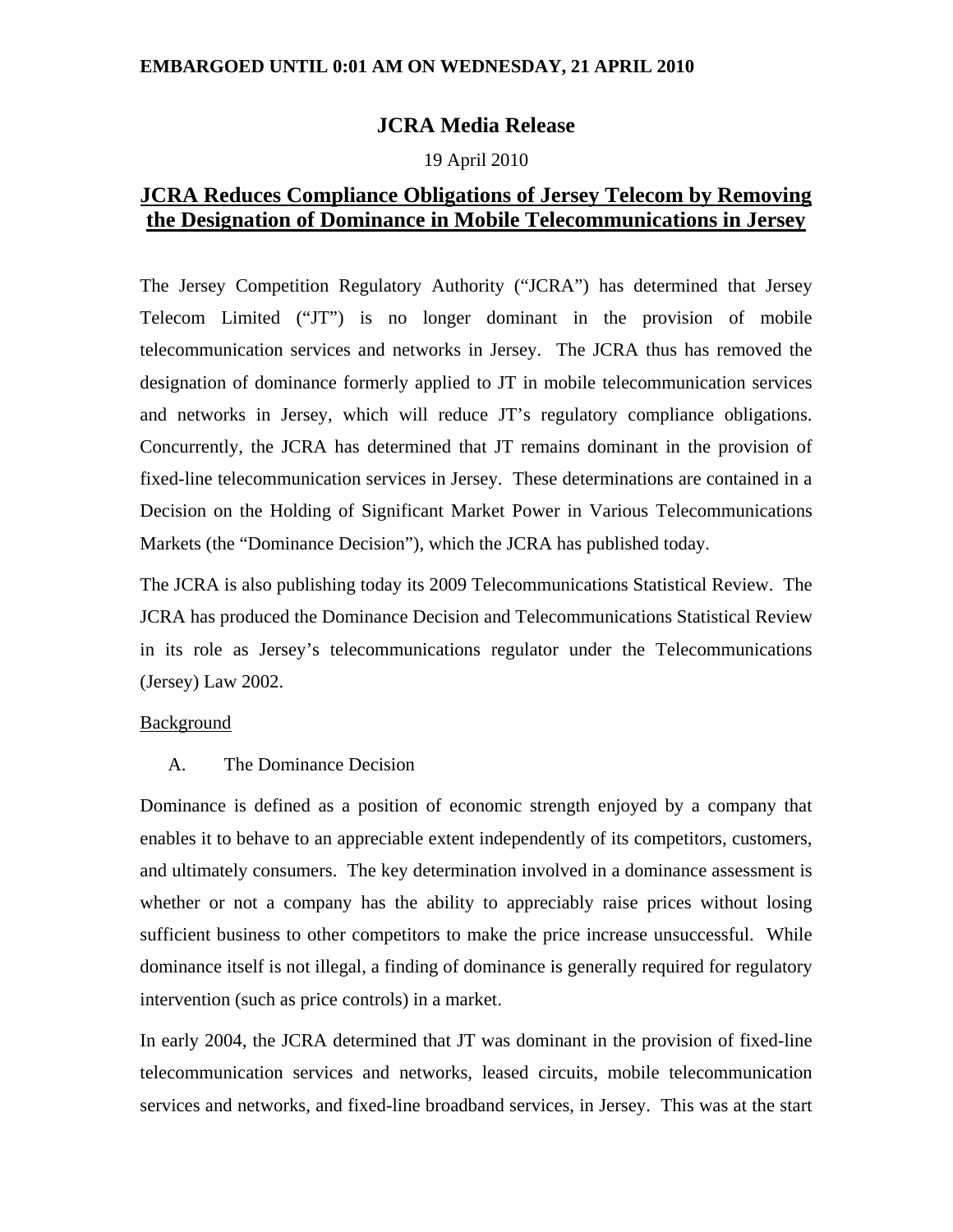of telecommunications liberalization in Jersey, and at that time JT was the largest – and often the only – provider of such services in Jersey.

One of the recommendations arising from the 2009 *Review of Jersey Telecom Ltd's regulatory accounts and access provisions*, conducted on the JCRA's behalf by consultants Regulaid BV, was to update the 2004 dominance assessment. The JCRA undertook this analysis starting late last year. This analysis was informed by a public consultation, which started in late November and finished in early February. The JCRA received six responses to this consultation, which were published on the JCRA's website on 10 February. The Dominance Decision published today is the product of the JCRA's analysis.

The major change in the current Dominance Decision compared to the 2004 decision is the removal of JT's former designation of dominance in mobile telecommunication services and networks in Jersey. Although JT remains Jersey's largest single mobile telecommunications provider, it now faces competition from two independent mobile networks (operated by Sure and Airtel-Vodafone) and three service providers (Sure, Airtel-Vodafone, and Me:Mo). Furthermore, a major barrier to switching mobile operators was removed through the implementation of Mobile Number Portability ("MNP") in December 2008. The MNP process has operated smoothly since then. Thus, the JCRA has determined that these changes that have occurred in Jersey's mobile telecommunication market since 2004 result in JT no longer being dominant in this market. Removing JT's dominance designation in mobile telecommunications will lower JT's regulatory compliance obligations in this area.

At the same time, based on the available evidence JCRA has determined that JT remains dominant in Jersey's fixed-line telecommunication markets, on-island wholesale leased lines, and wholesale broadband services. This dominance designation will enable to the JCRA to implement recommended wholesale access remedies arising from the Regulaid review, with the goal of creating a more level competitive playing field in the provision of fixed-line telecommunication services and broadband in Jersey, to the benefit of consumers.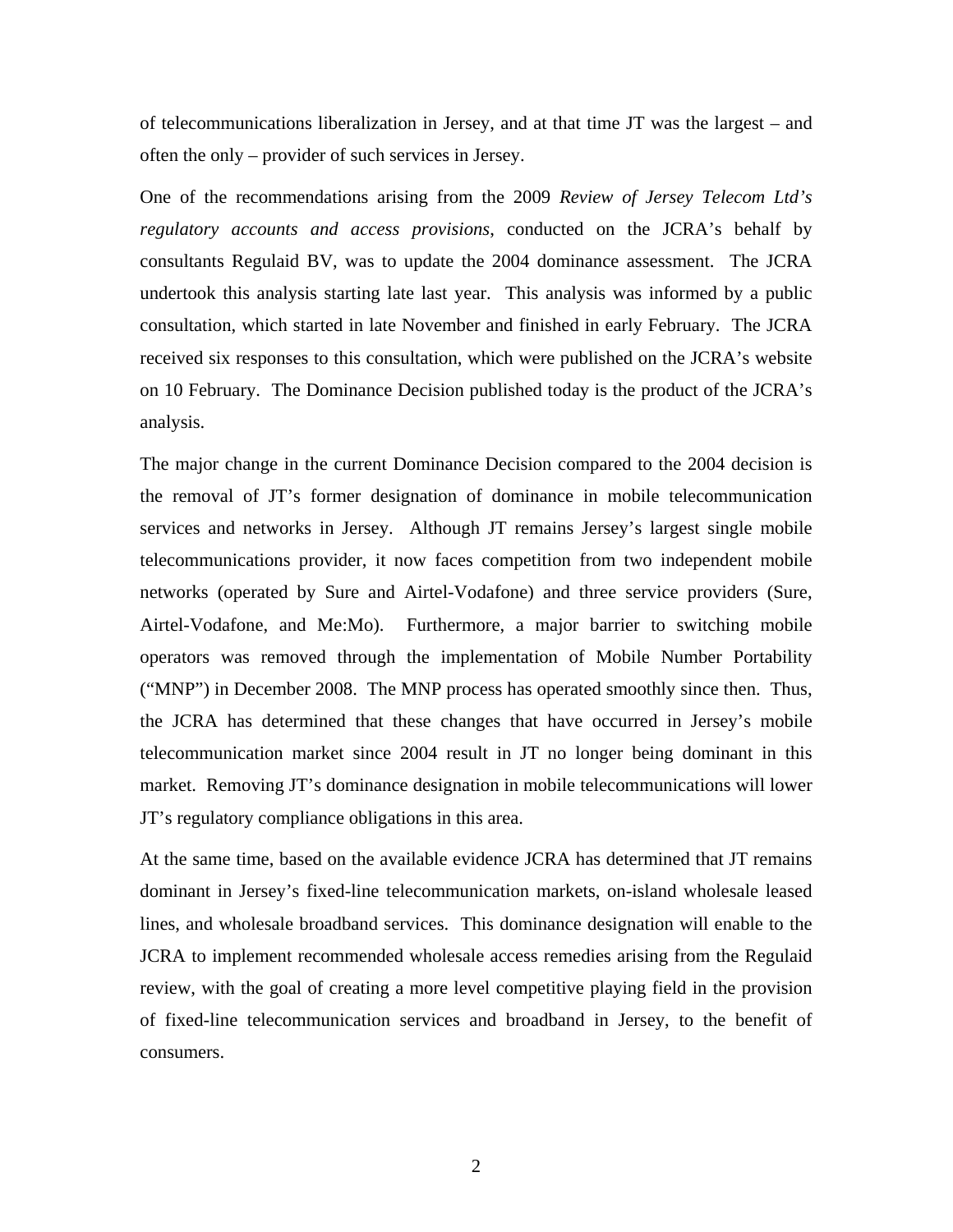Finally, in the Dominance Decision, the JCRA commits to update its telecommunications dominance assessment more frequently, with the next review planned in 2012. This was suggested during the consultation, in light of the rapidly changing nature of telecommunication services.

#### B. The 2009 Telecommunications Statistical Review

Concurrent with the Dominance Decision, the JCRA also is publishing the 2009 *Telecommunications Statistical Review*. Since 2003 the JCRA has produced an annual statistical review of telecommunication markets in Jersey. Last year the JCRA substantially expanded this review, in line with recommendations contained in the March 2009 *Review of the regulatory powers, resources and functions of the JCRA as a telecommunications* regulator, undertaken for Jersey's Economic Development Department by LECG in association with Charles Russell LLP. The JCRA is once again expanding this review for this year, giving additional information in areas such as public telephones and private circuits, as well as providing a comparison of the basic mobile telecommunication service packages on offer in Jersey.

#### Quotations and Contact Information

Concerning the Dominance Decision, Chuck Webb, the JCRA's Executive Director, states:

*"Based on the evidence before the JCRA, we have concluded that JT is no longer dominant in the provision of mobile telecommunications services and networks in Jersey. We have therefore removed JT's designation of dominance in this market, a decision that will reduce JT's regulatory compliance obligations. This is a good example of how regulation can become more light-handed as competition in a market becomes more effective."* 

Concerning the 2009 Telecommunications Statistical Review, Mr Webb states:

*"We are also pleased to once again release our annual telecommunications statistical review, which we have again expanded this year. This document provides important transparency into Jersey's telecommunication markets,*